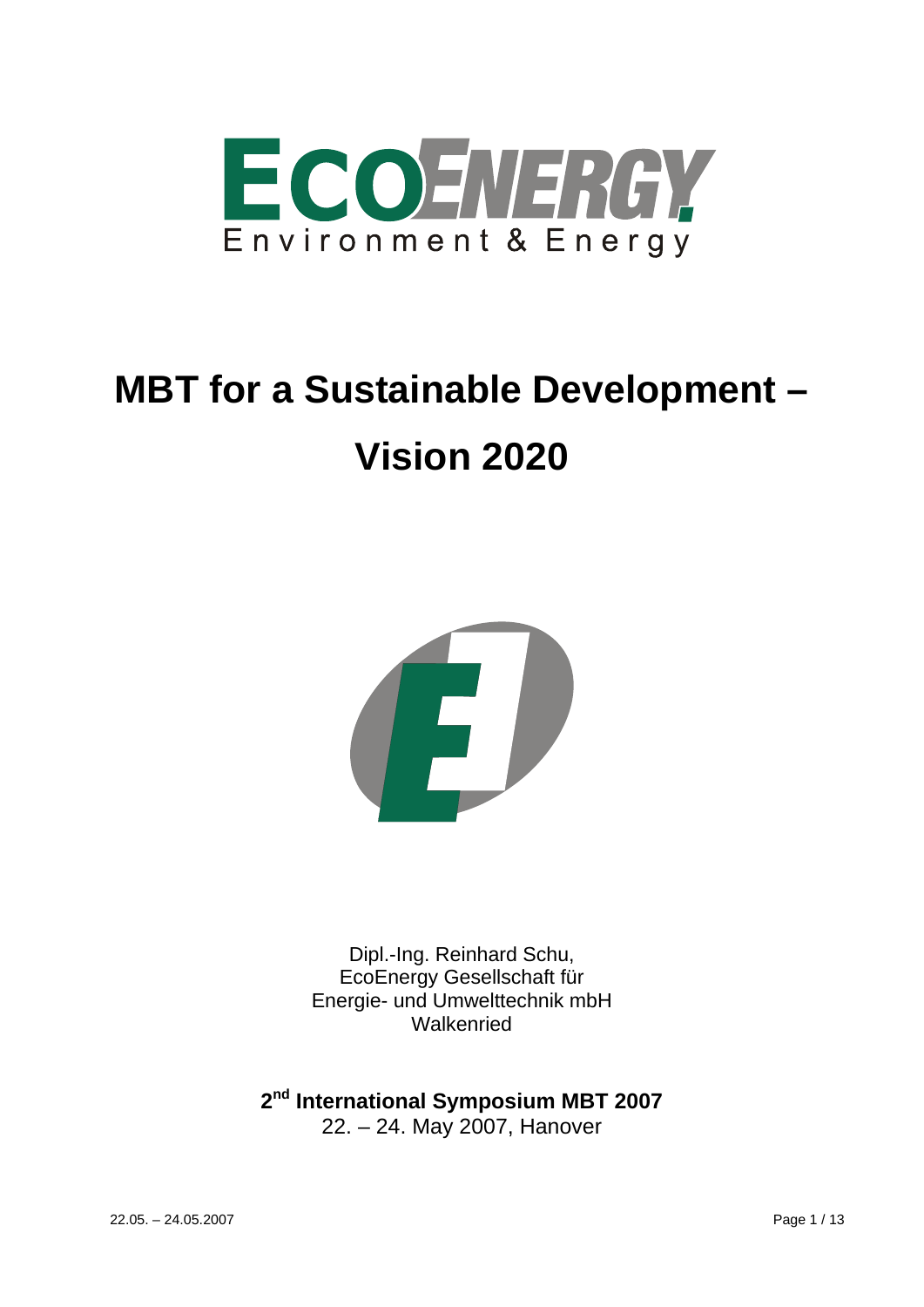

# **INDEX OF CONTENTS**

# **INDEX OF FIGURES**

| Figure 1: Process flow diagram tunnel dryer with processing |   |
|-------------------------------------------------------------|---|
| Figure 2: Process scheme of the NMT-Process                 | 9 |
| Figure 3: Process scheme total                              | 9 |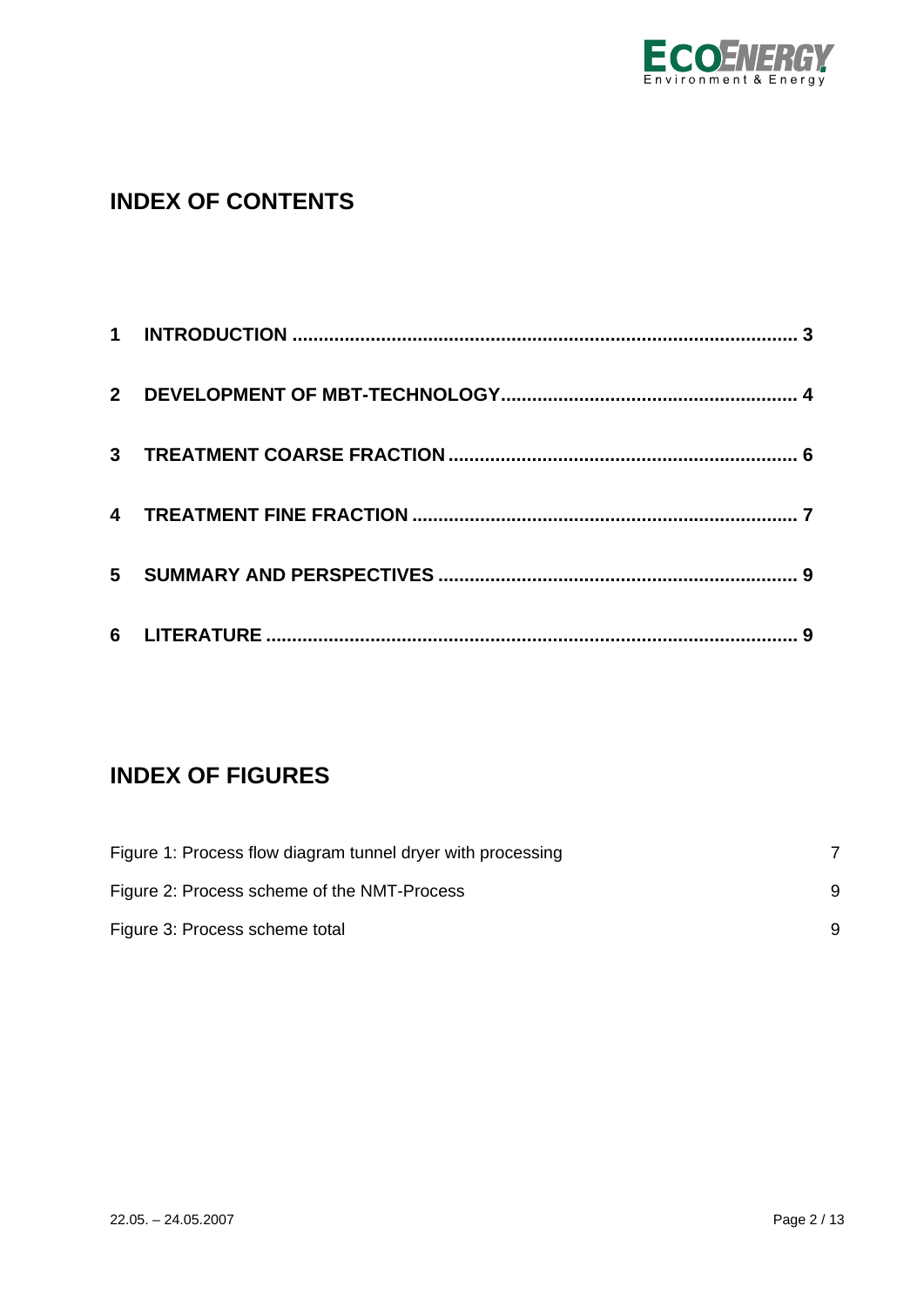

## **Abstract**

Mechanical-Biological Treatment today is not the ultimate answer to a modern waste management. This paper presents a new, modular Waste Treatment Technology that meets the standards for a sustainable development and is already implemented on industrial scale.

#### **Keywords**

NMT-Process, BioFluff, Urban Mining, Sustainable Development, Vision 2020, MBT

#### **1 Introduction**

A waste pre-treatment plant is not only a plant, but also the expression of a whole waste management concept. A waste management concept will only then be fit for the future if it fulfils the conditions of sustainability. In waste treatment, the idea of sustainability is represented in the Vision 2020. In 2020 at the latest, the material cycle is to be closed completely accompanied by a high-grade utilisation of secondary products that is as advanced as possible, making landfills unnecessary. However, a discharge of pollutants will still be part of the 2020 reality; a 100 % technical processing does not yet exist.

The sustainable MBT-plant designed by EcoEnergy has a modular layout and consists of:

- − Module 1: mechanical coarse treatment
- Module 2: utilisation of the coarse high calorific fraction
- − Module 3: wet-mechanical separation (Nass-Mechanische Trennung, NMT) of the fine fraction
- − Module 4: wastewater purification
- − Module 5: BioFluff drying
- Module 6: BioFluff conditioning and utilisation possibilities

The core component of the concept is module 3, the wet-mechanical separation of the fine fraction < 80 mm, which substantially is a ternary mixture of water, inert matter (sand, stones, glass) and organic substances.

The treatment aims at the production of materially recyclable inert fractions and materially and / or energetically recyclable organic fractions.

The development and testing of the NMT-Process was effected by EcoEnergy Gesellschaft für Energie- und Umwelttechnik mbH, was supported by the Deutsche Bundesstiftung Umwelt (DBU) and scientifically accompanied by the University of Duisburg-Essen. In summer 2006, tests proved the large-scale feasibility of NMT.

This paper presents the possible utilisation of NMT-Process products and especially of the separated and largely dewatered organic fraction (raw BioFluff). There are for example:

- energy recovery in power stations,
- utilisation by digestion into methane or ethanol,
- materials recycling as fibrous material or for soil improvement / fertilization.

The concept represents a sustainable advancement of the MBT-idea.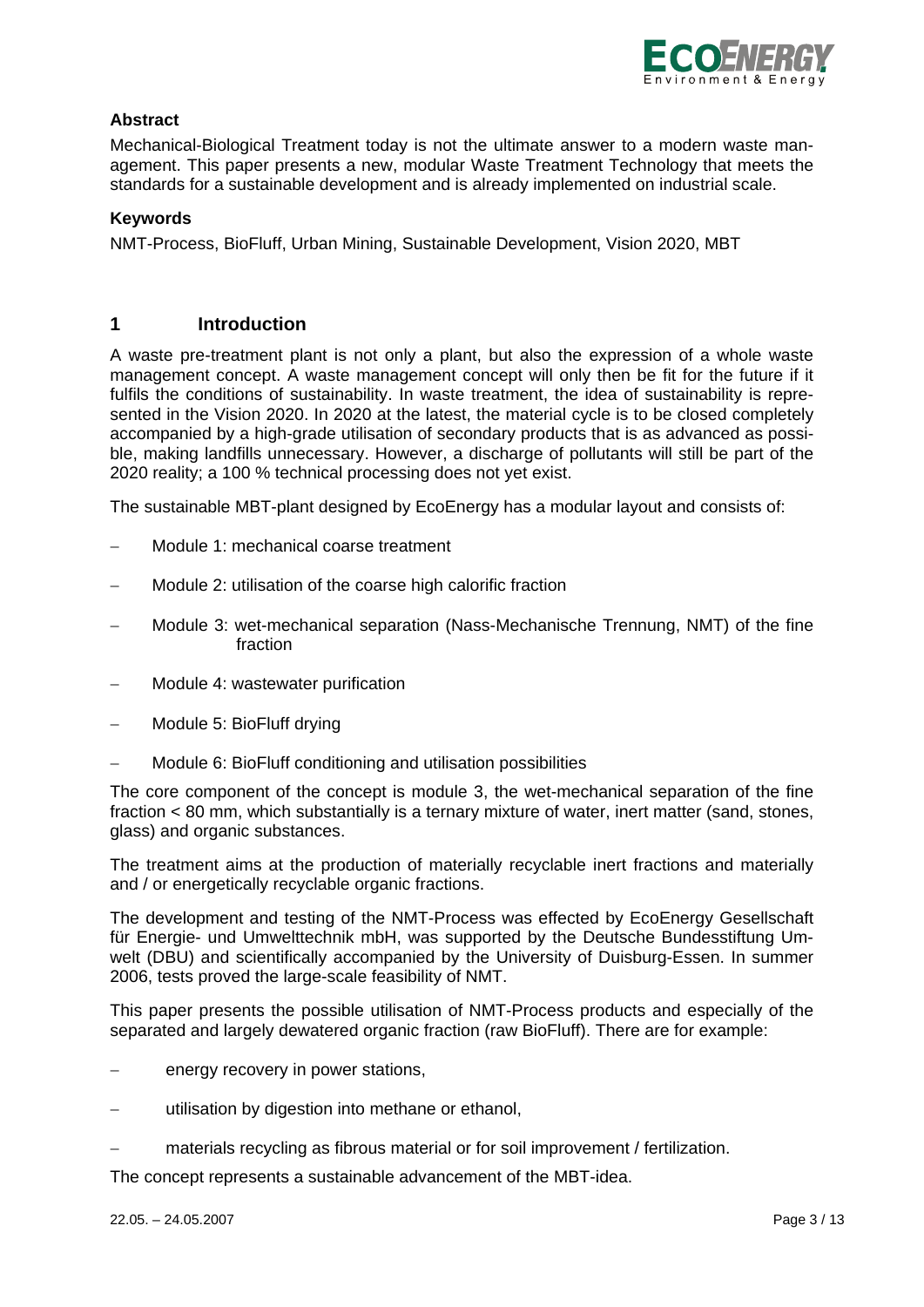

# **2 Development of MBT-technology**

Originally, MBT-concepts have been developed for the division of material flow streams into a wet fine fraction and a dry coarse fraction. Till the beginning of the 80s, the wet fine fraction was intended for the production of compost. The dry coarse fraction on the other hand was supposed to be processed into refuse-derived fuels for industrial plants and was then called BRAM (BRennstoffAusMüll - fuel out of waste). This concept was supposed to allow a highgrade utilisation of all waste components. The idea of sustain-ability has obviously been present even though this notion was not common at the time in waste management.

The wet fine fraction was used for the production of optically clean waste compost which outwardly did not differ from biological waste compost. The content of pollutants, in particular of heavy metals (Hg, Pb, Cd etc.) was too high for a long-term agricultural utilisation in food production.

With a purely mechanical treatment, pollutants could not be sufficiently eliminated from the dry coarse fraction to allow a co-incineration in industrial power stations which complied with technical aspects and legal regulations regarding emission protection on a long-term basis. Furthermore, as the costs of primary energy sources sank considerably in the mid-80s, the profitability of the BRAM-concept was not given anymore.

From the middle of the 80s on, the separate collection of dry recyclables such as paper, cardboard, glass and metals was increasingly called for and the MBT-concept was modified to a pure pre-treatment for landfills.

In pilot tests at the composting plant Witzenhausen with biological waste from the separate collection of 1983 - 1986 (ANS, 2003), it was possible to prove that biological compost from separate biowaste collection is much less contaminated with pollutants and contraries than domestic waste compost. As a consequence, based on Section 3 of the waste disposal act from 1986, the then environment minister Klaus Töpfer demanded the separate collection of biowaste and of the dry recyclables paper, cardboard and carton (Papier, Pappe, Kartonagen, PPK) and glass.

The results of the model plans for a separate collection of recyclables were the basis for the adoption of the closed substance cycle waste management (KRWABFG, 1994) including the separate collection of biogenetic waste components and the definition of quality criteria for the produced biowaste composts (LAGA M10, 1995), (BIOABFV, 1998). The limit values for composts, mentioned in LAGA M10 and the Ordinance on Biowastes, were intended for the avoidance of domestic waste compost and for the orientation on technical possibilities of a separate biowaste collection. The sustainability idea was present at the beginning but not consequently implemented. Aspects such as long-term accumulation of pollutants in soils have not been considered in setting up the limit values. Only in the position paper of the Federal Environment Agency "Gleiches zu Gleichem" (like to like) (FEDERAL ENVIRON-MENT AGENCY, UBA, 2002), the idea of sustainability also applied to biowaste compost, but was not transferred into a legal framework.

With the separate collection of recyclables and biowaste and because of the failure of the domestic waste compost and BRAM-concept, the MBT-idea was reduced to a mere pretreatment prior to landfill storage. The closing of material cycles, energy efficiency and with them the idea of sustainability were pushed into the background.

The original motivation of MBT-technology was highly modern but the steps taken were obsolete and have been surpassed by the progressive sustainability idea in the field of waste management: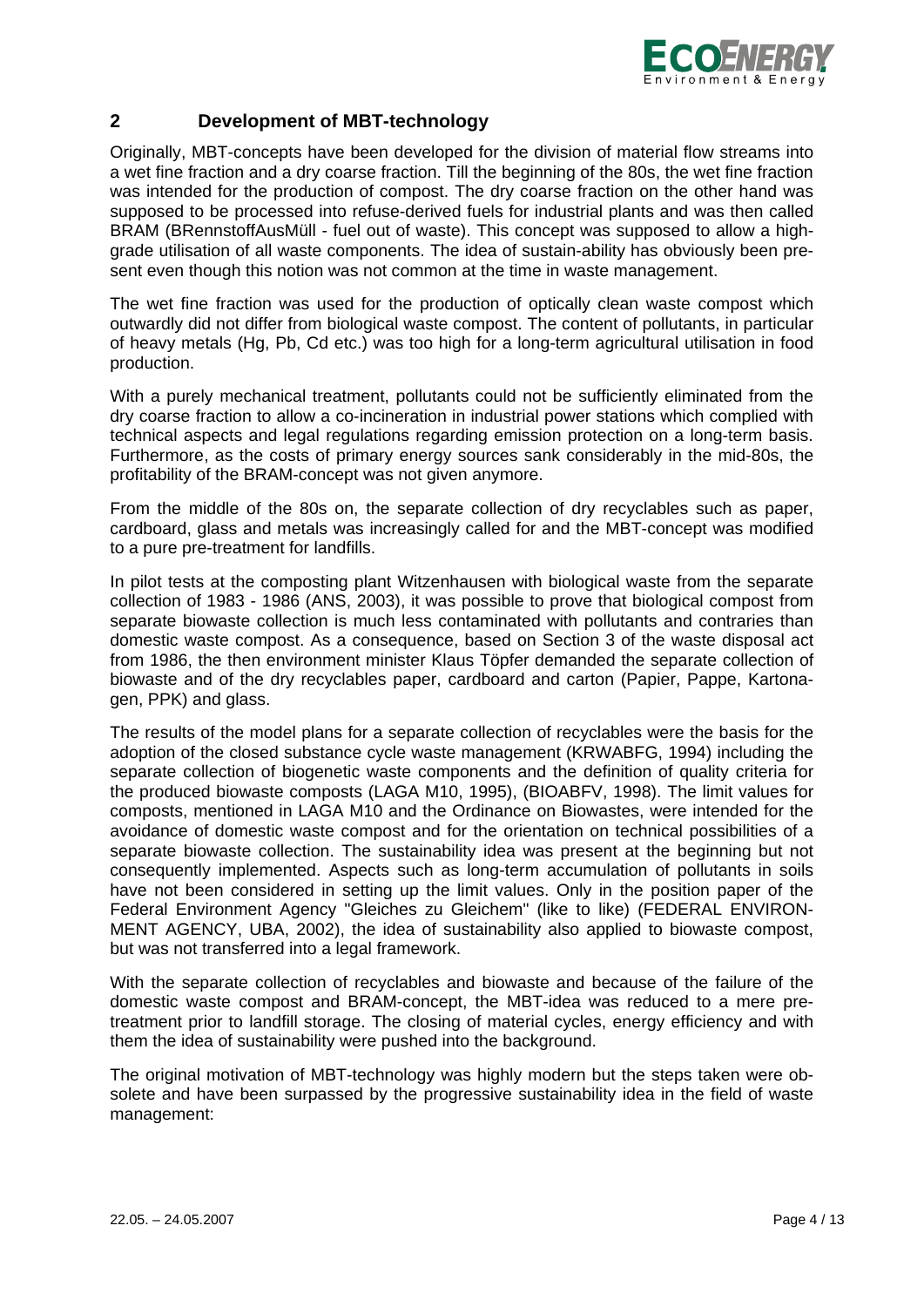

#### a. Domestic waste compost is not sustainable

Due to the high level of pollutants, it is not possible to produce agriculturally utilisable compost for food production out of mixed waste (domestic waste).

#### b. Compost out of separately collected biowaste is sustainable. Really?

The level of pollutants in compost out of separately collected biowaste is partly so high that it exceeds the limit values defined by the Ordinance on Biowastes (UMWELTMINISTERIUM BW, 1996), (BIFA, 2002), (BAYERISCHES LANDESAMT F. UMWELTSCHUTZ, 2003).

This means that a sustainable compost utilisation is hardly possible. According to the position paper of the Federal Environment Agency "Gleiches zu Gleichem" (like to like) (UM-WELTBUNDESAMT, 2002) a composting of a big part of the separately collected biowaste is not reasonable because the biowaste compost would not fulfil the newly set requirements.

#### c. Implementation of the Waste Storage Ordinance

The requirements of the TASi (Technical Instructions on Waste from Human Settlements) (and of the Separate Act) have indeed been implemented since 1 June 2005. The construction and operation costs of an MBT have exceeded the expected extent.

#### d. Bad quality of produced refuse-derived fuels

The high calorific fraction out of municipal waste is not used as energetic recyclable against many predictions but is still considered as waste for energy recovery. As in connection with the BRAM-concept of the 80s, it was not possible to produce low contaminated fuels out of mixed waste through mechanical treatment which comply with the specifications of efficient power and heat generation plants.

#### e. No use of refuse-derived fuels in modern coal-fired power stations

Today, the produced refuse-derived fuels are only co-fired in old power stations with low steam parameters and a correspondingly low net efficiency. Accordingly higher are the fuel costs and - important in the future - the carbon dioxide emissions of the basic load fuel. In energy-efficient power stations, even the use of low amounts of refuse-derived fuel is out of the question because of possible operation failures.

When refuse-derived fuels out of mixed municipal waste are used in power plants, new questions considering the processing of the residues produced in the power station process arise.

#### f. Utilisation in cement kilns dependent on overall construction activity

A utilisation of the refuse-derived fuels in cement kilns is complicated by the high dependence on the overall construction activity. The demand for cement is still declining. Furthermore, the cement industry prefers to use wastes which have a high calorific value and can easily be dosed such as scrap tires, residual oil, paint sludge and special process waste. Refuse-derived fuel from MBT is only then used when more appropriate secondary fuels are not available or can only be procured under unfavourable economic conditions.

#### g. Incomplete proof of equivalence

The proof of equivalence between MBT and WI is incomplete, only considers the deposition behaviour of the treated waste and does not completely regard the emissions during the treatment. Other aspects that were not considered are:

energy efficiency, especially regarding the storage of the fine fraction and the energy demand of the MBT including exhaust gas treatment (RTO) seen from a BATperspective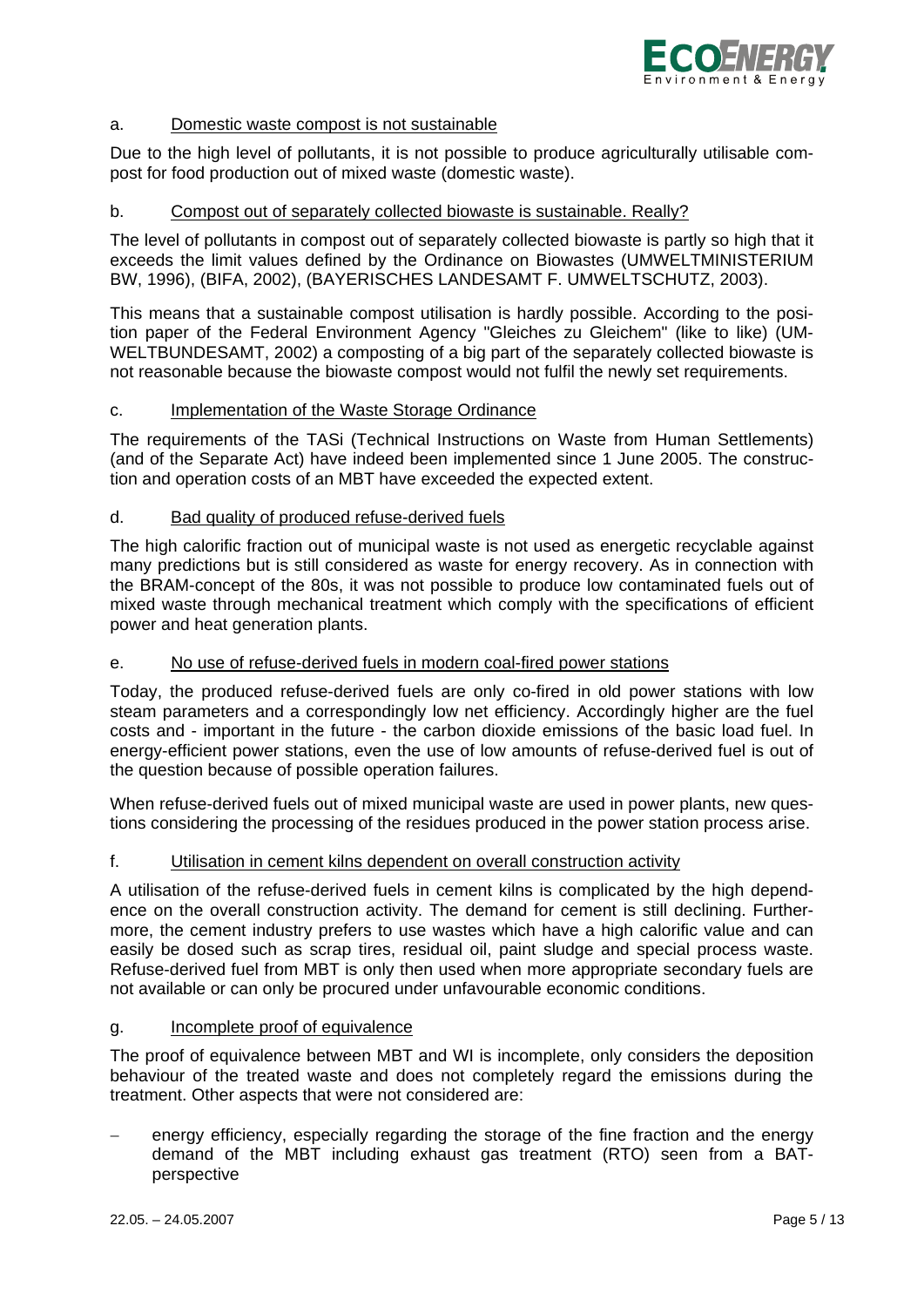

- − recyclable properties of the stored wastes utilisation priority
- space required by the plant technology
- − overall profitability including the costs for energy recovery with pollutant reduction potential, same concerning WI

#### **Conclusions:**

The idea of a material flow stream separation aiming at a sustainable waste management is right, but the concept of an MBT as pre-treatment plant prior to a landfill has failed, because neither the sustainability idea fully comes to effect nor will a long-term operation be possible. Furthermore, several MBT-plants have difficulties with fully complying with the current legal requirements (DOEDENS ET AL., 2006), (ASA, 2006). Additionally, a conventional MBTplant is facing the challenge that waste management is increasingly considered as raw material producer for high-grade secondary products ("urban mining") (HOFFMEYER, 2005).

## **3 Treatment coarse fraction**

The first step of a high-grade waste processing is the selective shredding with subsequent classification into a high calorific, largely dry coarse fraction and a low calorific, largely wet fine fraction consisting of organic matter and inert substances.

The waste is coarsely shredded. Inert material and coarse organic matter is shredded to grain-sizes of < 80 mm. Deformable plastics, plastic films etc. are hardly shredded at all (selective shredding). As a result, when the screening mechanism is adjusted (sieve perforation, sieve diameter, built-in structures) to the shredder, the fine fraction of < 80 mm contains 90 to 95 % of the organic matter and inert substances while the hardly shredded plastics and PPK (paper, cardboard and carton) are collected in the coarse fraction.

A sieve cut of < 80 mm is proven in the technical context. A screening which is considerably coarser than 80 mm will complicate the subsequent processing of the fine fraction.

The coarse fraction of > 80 mm can be used for energy recovery without further treatment in a refuse-derived fuel processing plant (grate firing). This is reasonable for use in highly energy-efficient combined heat and power plants.

If a direct, energy-efficient utilisation is not possible, the obvious thing to do would be a further treatment of the coarse fraction aiming at the production of (materially) recyclable fractions. Drying the material improves the treatment quality and thereby the utilisation possibilities.

A sustainable dryer has to meet the following requirements:

- The treatment of a wide grain-size range of up to 300 mm must be possible without making a further shredding of the material before drying necessary.
- The drying temperature should be less than 100°C for reasons of fire protection. Low drying temperatures prevent material changes in plastics making a material recycling possible.
- − As drying energy, low-temperature heat should be used e.g. from power or CHP stations.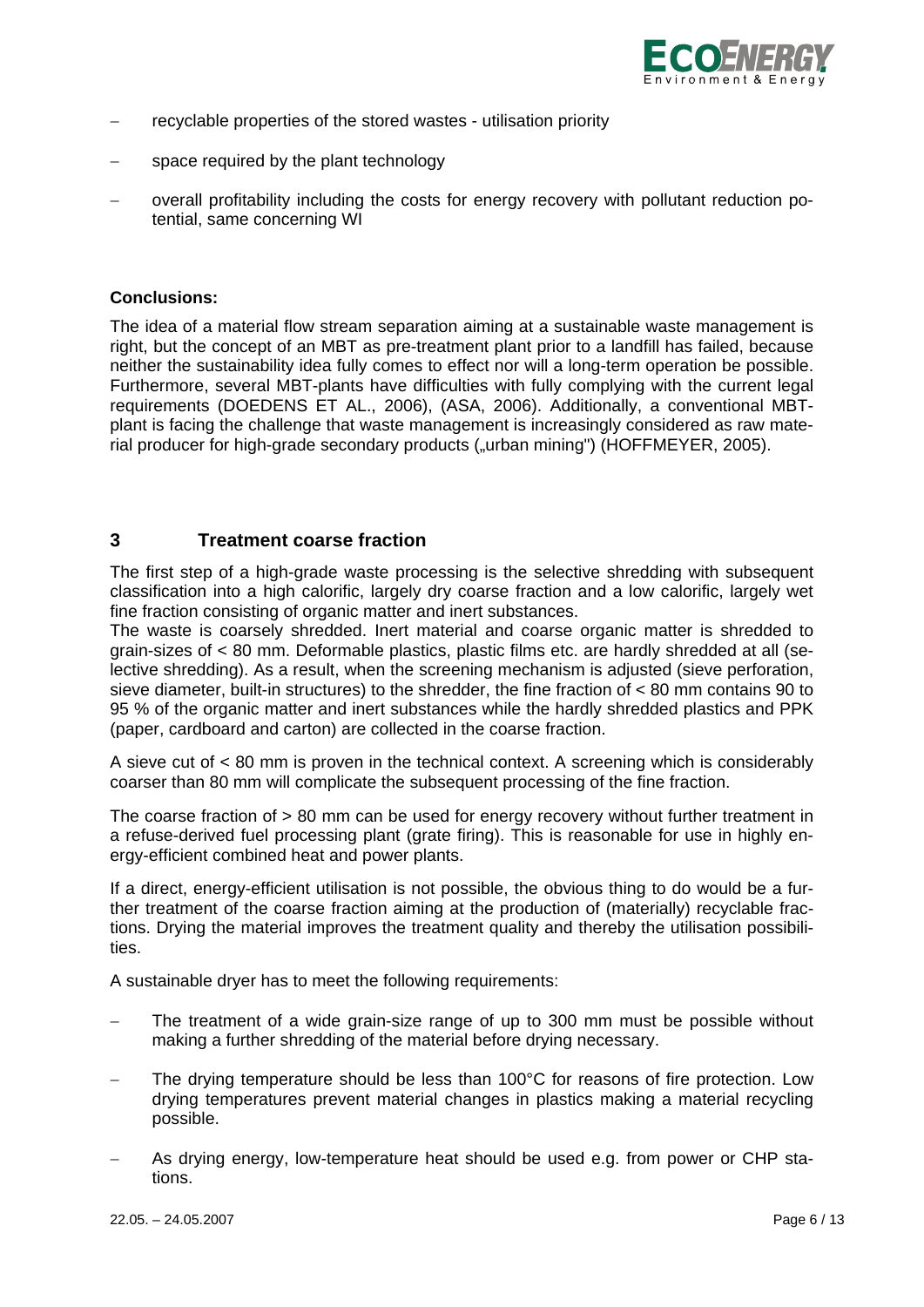

The dryer should be run in recirculation mode to minimize the amount of exhaust gas and to avoid extensive exhaust gas cleaning.

The dryer principle designed by EcoEnergy is a belt dryer in recirculation mode adapted to the waste; a pendulum ground system is used as belt.

The high calorific coarse fraction (80 mm to 300 mm) containing high amounts of plastics produced during selective shredding and classification as well as the recirculated flow from conditioning are fed into the dryer.



*Figure 1: Process flow diagram tunnel dryer with processing* 

Result of the processing of the coarse fraction are dry, odourless and clean products which can be used for materials recycling and / or energy recovery.

#### **4 Treatment fine fraction**

The fine fraction < 80 mm is separated by the NMT-Process into inert fractions, organic matter fractions and a liquid fraction which contains the dissolved substances as well as the finest inert substances and organic particles. As separating fluid, recirculation water heated up to about 65°C is used. Heating up the recirculation water reduces the viscosity of the water improving its separation effect and the efficiency of the pressing.

Additionally, because of temperature interferences above 65°C and the shear effect in the screw presses, the effect of a thermo-mechanical cytolysis (TMZ) and the sanitation of the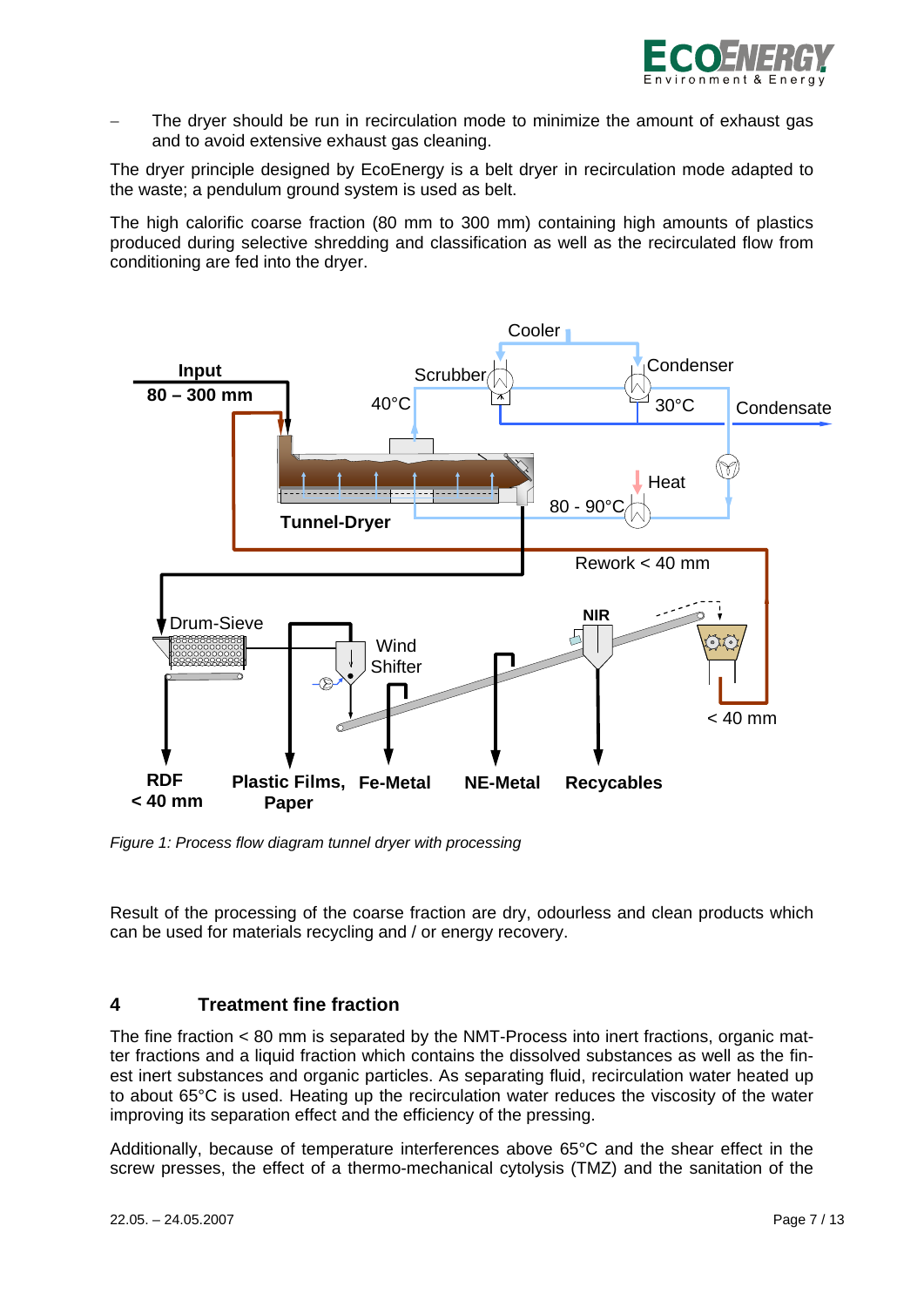

native organic matter is achieved (SCHU, 2006).

When working with biowaste and residual waste, the process produces a water surplus. Because of the missing water-holding capacity, inert substances can be dewatered down to a residual water content of < 5 %o organic products to a residual water content of 40 % to 60 %. By separating inert discharge and fractioning in advance, a thermo-mechanical cytolysis is possible resulting in defibration and cell-disruption and thus in a higher dewatering degree.

Vast dewatering of the inert fraction is also possible without drying.

The inert substances are cleaned with recirculation and fresh water to such an extent that a further processing is possible.

If required, the quality of the coarse inert fraction can be improved through construction waste processing.

On the whole, the following products can be extracted from the inert fractions:

- stones
- gravel
- sand

After screening, the organic fractions are dewatered in screw presses.

During this process, also the cell water is collected because of the special process conditions of the thermo-mechanical cytolysis.

Process-induced, the pollutant content of the biomass fraction is low.

Chlorine is not contained as PVC because of the preceding separation of plastics and can only be contained as dissolved salt in the water.

Because of the high dewatering degree without thermal drying, all dissolvable pollutants are washed out by 50 % to 90 % by the press and washer water depending on the water treatment and press concept.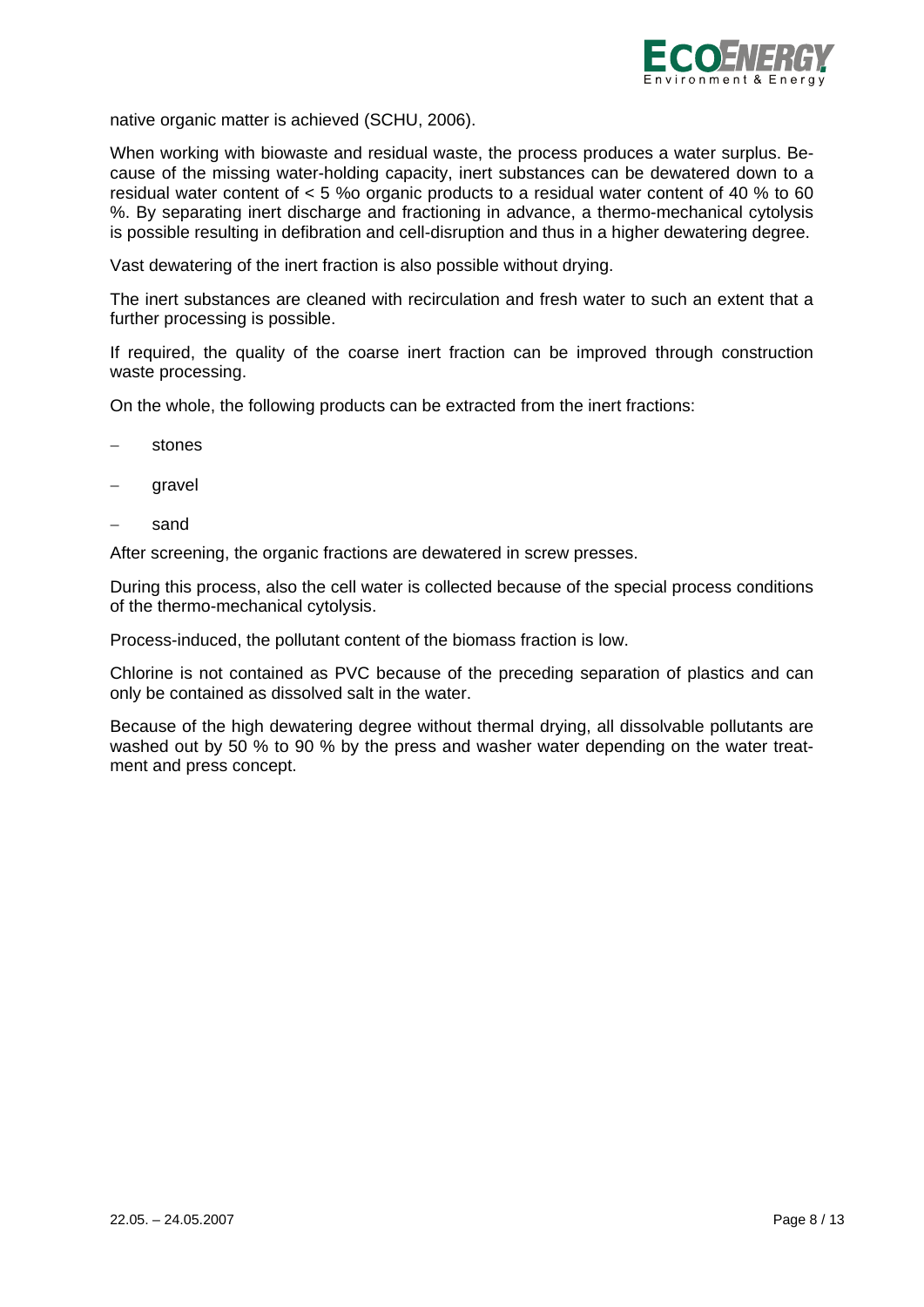

*Figure 2: Process scheme of the NMT-Process* 

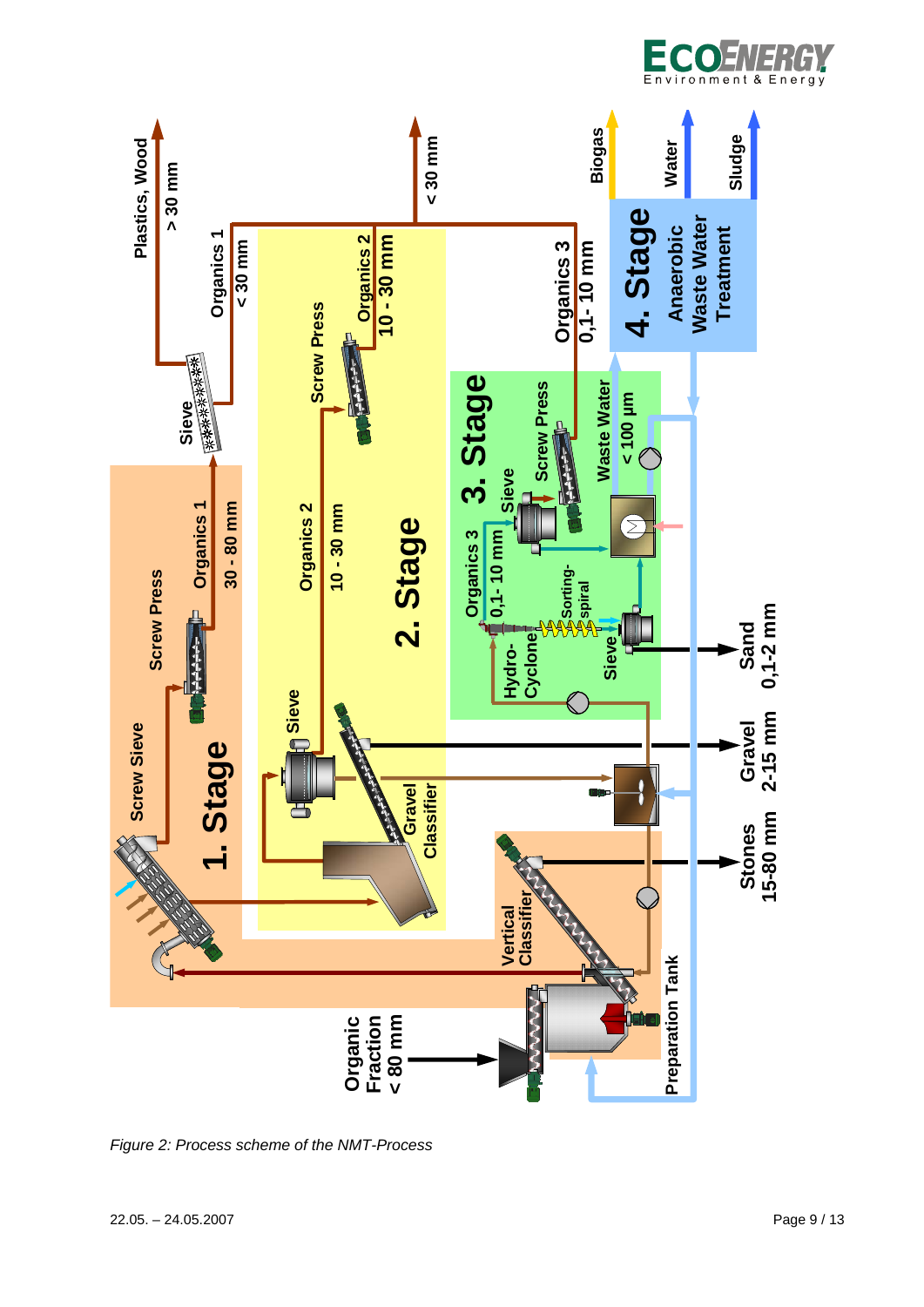

If the organic material out of the NMT-Process is supposed to be briquetted or pelletized, it will have to be dried.

After drying, the organic substances (raw BioFluff) are sieved at 5 mm while the residual plastics are separated in the screen overflow.

The screen underflow consists of up to 100 % native organic material which will be referred to as BioFluff in the following.

The dried and screened BioFluff is conditioned in accordance with the intended processing. BioFluff is low contaminated, dry-stabilised, frayed biomass which can be put to various uses.

It is pelletized for the utilisation as dry fertilizer and pelletized or briquetted for direct energy recovery.

If BioFluff is to be further processed e.g. digested into methane and ethanol or converted into insulating material, building material or filter material, pelletization and briquetting for transport may be necessary because of the low density.

Another objective of the NMT-Process is to transfer the digestible components of the waste into the recirculation water and to filter them according to the requirements of an anaerobic industrial water cleaning at about 100 pm.

In this respect, most appropriate are high-performance procedures with anaerobic fixed-bed reactors or with bio mass retention according to the UASB-process.

The COD-degradation lies, depending on the anaerobic degradable COD-content, at 75 % to 95 % and the treatment duration at about 15 to 30 hours compared to 18 to 21 days in conventional biogas plants.

The produced biogas is used in a CHP station, energy and heat are used for the whole process.

The outflow of the UASB-process is post-treated in an aerobic fixed-bed reactor and can be recirculated as washing water for the NMT-Process or passed on as surplus water to the subsequent nitrification or denitrification stage of the aerobic wastewater treatment and then recirculated.

If the salt content of the NMT-process products is too high, reverse osmosis can be applied.

The wastewater sludge, which is produced during the anaerobic and aerobic stage of the wastewater treatment, is used as pollution sink of the whole process.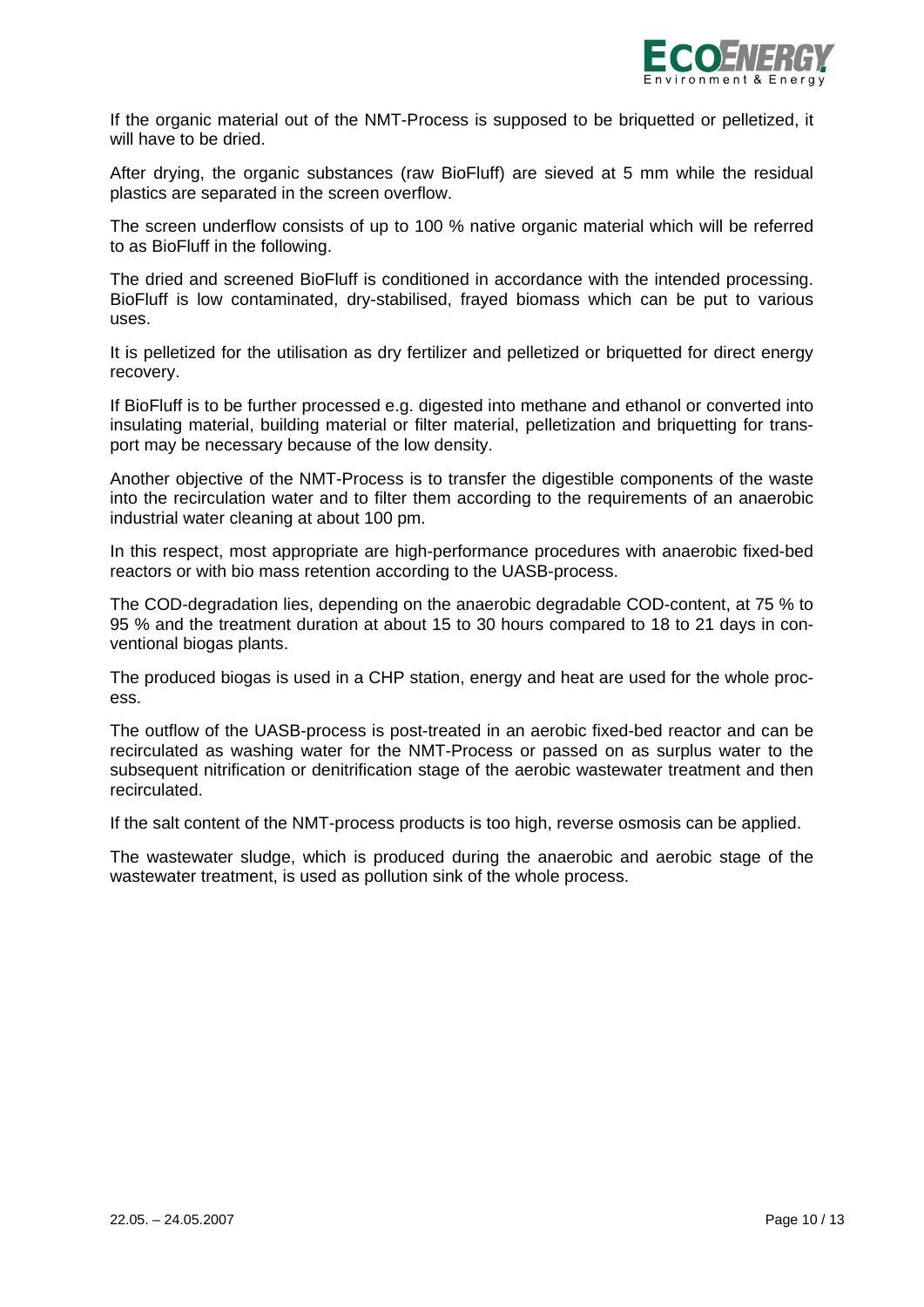



*Figure 3: Process scheme total*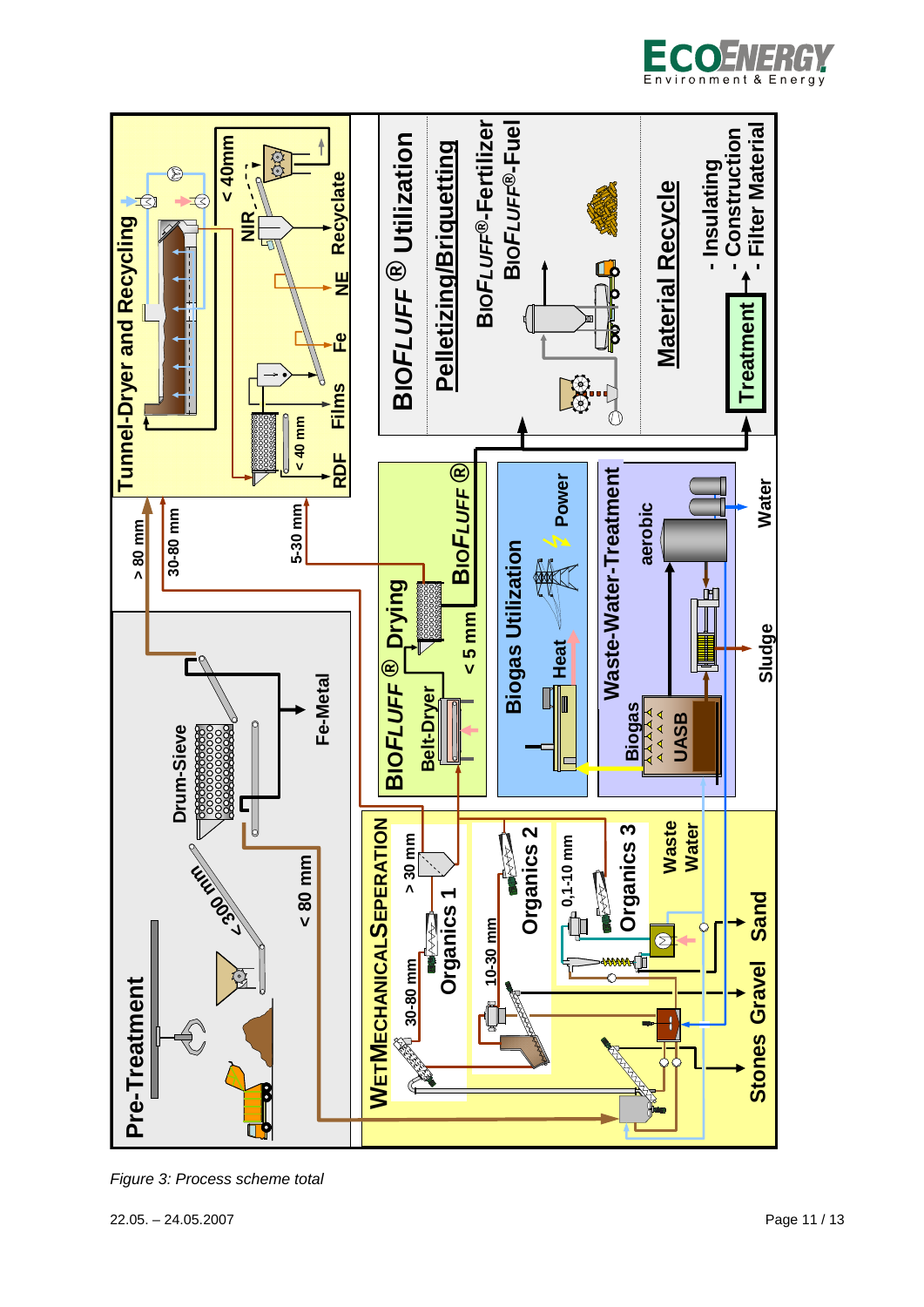

# **5 Summary and perspectives**

The Vision 2020 considers waste management as supplier of raw materials.

MBT-technology is not sustainable as long as the energy content of organic matter is discharged unused into the environment and residues are stored.

The multitude of the presented utilisation possibilities of waste fractions should provide incentives for supporting the Vision 2020.

| 6                                                                     | <b>Literature</b> |                    |                                                                                                                                                                                                                                                                                                                                                                                                                                                                                                                                                                 |                                                                                                                                                                                                                                                       |
|-----------------------------------------------------------------------|-------------------|--------------------|-----------------------------------------------------------------------------------------------------------------------------------------------------------------------------------------------------------------------------------------------------------------------------------------------------------------------------------------------------------------------------------------------------------------------------------------------------------------------------------------------------------------------------------------------------------------|-------------------------------------------------------------------------------------------------------------------------------------------------------------------------------------------------------------------------------------------------------|
| ANS e.V.                                                              |                   |                    | 2003                                                                                                                                                                                                                                                                                                                                                                                                                                                                                                                                                            | Die Zukunft der Getrenntsammlung von Bioabfällen - 20<br>Jahre Biotonne in Witzenhausen, eine Standortbestim-<br>mung. In: 64. Informationsgespräch des ANS e.V.; 8. und<br>9. Juli 2003 in Witzenhausen                                              |
| ASA e.V.                                                              |                   |                    | 2006                                                                                                                                                                                                                                                                                                                                                                                                                                                                                                                                                            | Neubewertung der Vorgaben der AbfAbIV zur Qualität<br>des MBA-Deponats - insbesondere des TOC im Eluat.<br>23. Mai 2006; Download von: http://www.asa-ev.de<br>/fileadmin/download/rubrik/05_Stellungnah-<br>me/ASA_Neubewertung_Vorgaben_AbfAbIV.pdf |
|                                                                       |                   |                    |                                                                                                                                                                                                                                                                                                                                                                                                                                                                                                                                                                 | Stand: 20.03.2007                                                                                                                                                                                                                                     |
| <b>Bayerisches</b><br>Landesamt<br>für Umweltschutz<br><b>BioAbfV</b> |                   |                    | 2003                                                                                                                                                                                                                                                                                                                                                                                                                                                                                                                                                            | Kompostierung von Bioabfällen mit anderen organischen<br>Abfällen. Augsburg, 2003                                                                                                                                                                     |
|                                                                       |                   | 1998               | Verordnung über die Verwertung von Bioabfällen auf<br>landwirtschaftlich, forstwirtschaftlich und gärtnerisch ge-<br>nutzten Böden (Bioabfallverordnung - BioAbfV) vom 21.<br>September 1998 (BGBI. I S. 2955), geändert durch Art. 5<br>Verordnung zur Umsetzung des Europäischen Abfallver-<br>zeichnisses vom 10. Dezember 2001 (BGBI. I S. 3379),<br>durch Art. 3 Verordnung zur Änderung abfallrechtlicher<br>Nachweisbestimmungen vom 25. April 2002 (BGBI. I S.<br>1488) und durch § 11 Düngemittelverordnung vom 26.<br>November 2003 (BGBI. I S. 2373) |                                                                                                                                                                                                                                                       |
| <b>BIFA</b>                                                           |                   |                    | 2002                                                                                                                                                                                                                                                                                                                                                                                                                                                                                                                                                            | Biotests mit organischen Extrakten aus Klärschlämmen,<br>Komposten, Gärprodukten und Böden. Im Auftrag des<br>Bayerischen Staatsministeriums für Landesentwicklung<br>und Umweltfragen, Oktober 2002                                                  |
| Doedens,<br>Gallenkemper,<br>Ketelsen, K.                             |                   | H.;<br>$B_{\cdot}$ | 2006                                                                                                                                                                                                                                                                                                                                                                                                                                                                                                                                                            | Einhaltung der Ablagerungskriterien durch MBA-Anlagen<br>- Ergebnisse der ASA-Umfrage. In: Wiemer u. Kern<br>(Hrsg.): Bio- und Sekundärrohstoffverwertung - stofflich,<br>energetisch, 2006, S. 575-584                                               |
| Hoffmeyer, P.                                                         |                   |                    | 2005                                                                                                                                                                                                                                                                                                                                                                                                                                                                                                                                                            | Von der Abfallwirtschaft zur Ressourcenwirtschaft - Visi-<br>onen 2020. Vortrag bei der ANS, Leipzig; 31. Mai bis 2.<br>Juni 2005                                                                                                                     |
| <b>KrWAbfG</b>                                                        |                   |                    | 1994                                                                                                                                                                                                                                                                                                                                                                                                                                                                                                                                                            | Gesetz zur Förderung der Kreislaufwirtschaft und Siche-<br>rung der umweltverträglichen Beseitigung von Abfällen<br>vom 27. September 1994, BGBI I 1994, 2705; Zuletzt<br>geändert durch Art. 7 G v. 9.12.2006 I 2819                                 |